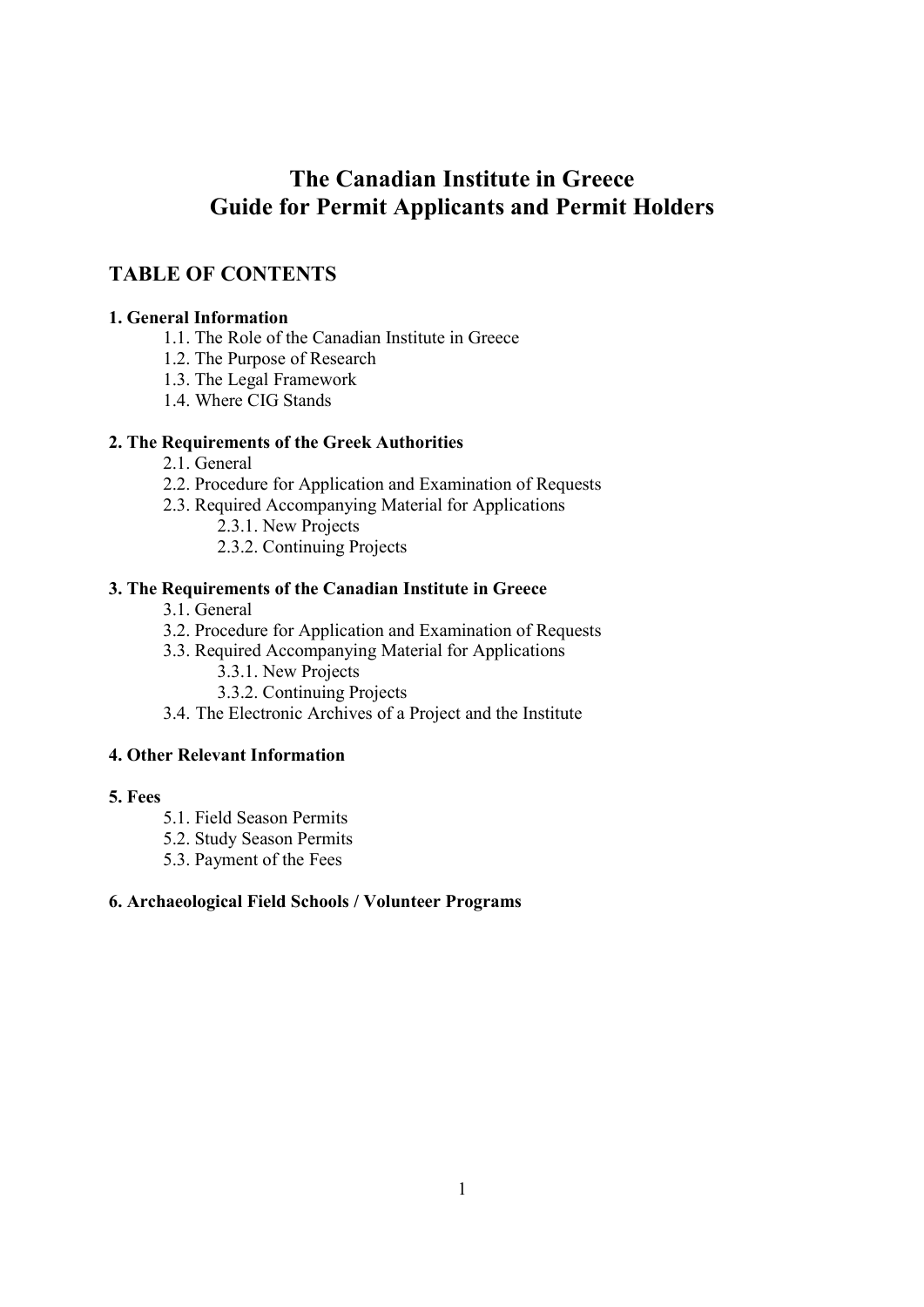# **1. General Information**

The Greek government strictly limits on the number of permits issued each year for archaeological fieldwork. Permits are required for all research involving the physical remains of Greece's cultural heritage, from the Palaeolithic period to the  $19<sup>th</sup>$  century of the present era. Furthermore, permits are only issued to organizations formally recognized by the Hellenic Ministry of Culture and Tourism: Greek Universities, Scientific and Research Institutions or Organizations, as well as the Foreign Archaeological Schools/Institutes in Greece.

#### **1.1. The Role of the Canadian Institute in Greece**

The Canadian Institute in Greece is recognized by the Hellenic Ministry of Culture and Tourism as a Foreign Archaeological School/Institute. By virtue of this status, the Institute may make formal application on behalf of its members to the appropriate department(s) of the Ministry for permission to conduct archaeological fieldwork.

Permits are issued to the Institute, not to the individual member or his/her university. Thus, it is the Institute that has the legal responsibility for the proper execution and publication of the research. The researchers conduct their activities under the aegis of CIG's permit as the chosen representatives of the Institute.

Given this legal basis for the Institute as the holder of the permit, it is the unwavering obligation of the director(s), co-researchers and others connected to a project with an Institute permit, to acknowledge clearly in every article, book, monograph, lecture, website, press release, etc. in which the research, its finds and its results are mentioned or discussed, that the work conducted under the auspices of the Canadian Institute in Greece.

#### **1.2. The Purpose of Research**

 The general purpose of archaeological fieldwork and the study of the various classes of material from ancient cultures is to increase our knowledge and understanding of the past as well as to address various problems and to seek answers to significant questions concerning specific cultures. The collection of data and information and its analysis under a permit from the Ministry of Culture and Tourism is but one aspect of the permit holder's objectives. It is incumbent on each permit holder to share the results of his/her research in a timely fashion (see below) through appropriate scholarly publications. More general treatments for a wider audience should also be considered.

 The reputation of the Institute and its ability to obtain additional permits from the Ministry depends directly upon each and every permit holder to publish fully his/her research after a reasonable length of time, following the completion of the fieldwork and analyses. Not to observe this serious obligation would mean that requests for further fieldwork permits would not be considered.

#### **1.3. The Legal Framework**

On 28 June 2002, the government of the Hellenic Republic ratified a law which established the current framework for the protection and management of antiquities and of Greece's cultural heritage in general. Various articles of this law – together with the Interpretation Circular of 27 November 2002 issued by the Foreign Schools Department of the Directorate of Prehistoric and Classical Antiquities of the Ministry of Culture and Tourism's General Directorate of Antiquities – now regulate archaeological research in Greece by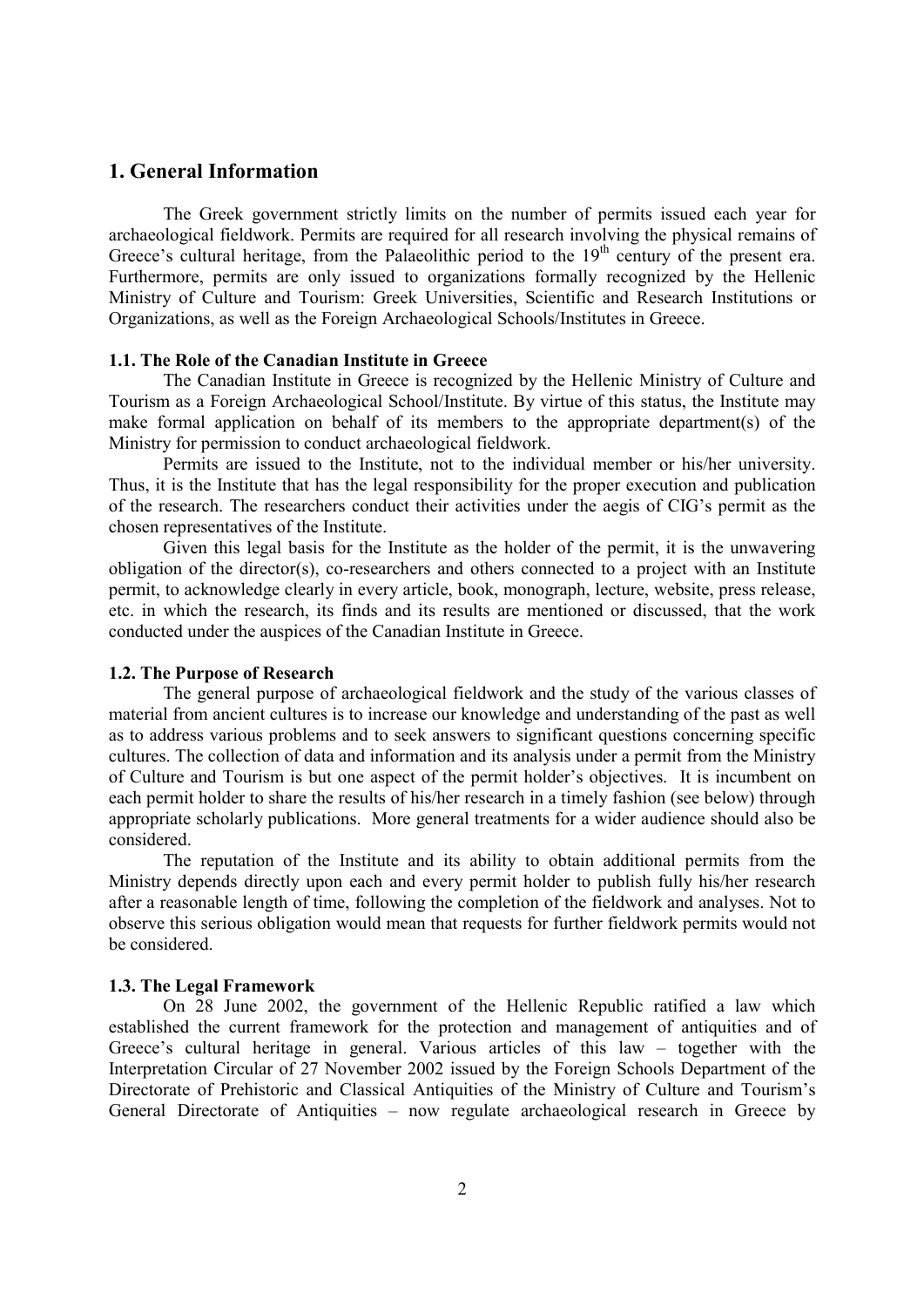institutions other than the Greek Archaeological Service, which includes foreign schools and institutes such as CIG.

#### **1.4. Where CIG Stands**

The quota of permits for archaeological fieldwork projects involving teams of researchers is more strictly limited than it has been in the past: CIG is entitled to apply for no more than six (6) fieldwork permits annually – three (3) for independent excavation or surface survey projects, and three (3) for *synergasias* (excavation or survey projects conducted in collaboration with members of the Greek Archaeological Service).

These permits are granted by the Ministry of Culture and Tourism only after various requirements have been fulfilled (see the Circular of 27 November 2002 and below). This includes the assent of the senior representative of the Archaeological Service (*proistamenos*) for the specific district (*ephoreia*) where the project is to take place and the support of the Directorate of Prehistoric and Classical Antiquities and/or the Directorate of Byzantine and Post-Byzantine Monuments. The application then is submitted to the Central Archaeological Council (KAS) for its recommendation to the Minister of Culture and Tourism for his/her approval, modification or rejection. The decision is communicated to CIG usually within 4-6 months of the application.

### **2. The Requirements of the Greek Authorities**

#### **2.1. General**

According to Law 3028 (28 June 2002) – and with the aim of dealing uniformly with cases that pertain to archaeological research of the Foreign Archaeological Schools/Institutes in Greece and Greek Universities, Scientific and Research Institutions or Organizations, as well as the promotion of archaeological research in Greece – the Ministry of Culture and Tourism specifies the procedure for applications and examination of every type of request for archaeological research of the aforementioned organizations, as follows:

From 2002 onwards, the aforementioned Greek and foreign research institutions are obliged to submit to the Foreign Schools' Department of the Directorate of Prehistoric and Classical Antiquities a **five-year plan** of research (with reference to the sites, nature, research aims, as well as the number of annual research projects, in accordance with Articles 35, 36 and 38 of Law 3028/2002). This plan will initially be approved by the Central Archaeological Council (KAS) and will serve as the basis for consideration of annual requests for the continuation or inception of archaeological projects.

#### **2.2. Procedure for Application and Examination of Requests**

All requests for work on new or continuing archaeological research shall be submitted by the  $30<sup>th</sup>$  November of the year preceding the proposed fieldwork to the relevant Ephorates of Prehistoric and Classical or Byzantine Antiquities, as well as to the Foreign Schools Department of the Directorate of Prehistoric and Classical Antiquities or of Byzantine and Post-Byzantine Monuments. If research involves a cave, the request shall be submitted to the relevant Ephorate of Palaeoanthropology-Speleology with a copy to the relevant Ephorate of Antiquities. Requests for surface or geophysical surveys shall be submitted to the relevant Ephorate of Prehistoric and Classical Antiquities as well as to the relevant Ephorate of Byzantine Antiquities and, in cases where caves are involved, to the relevant Ephorate of Palaeoanthropology-Speleology, as well.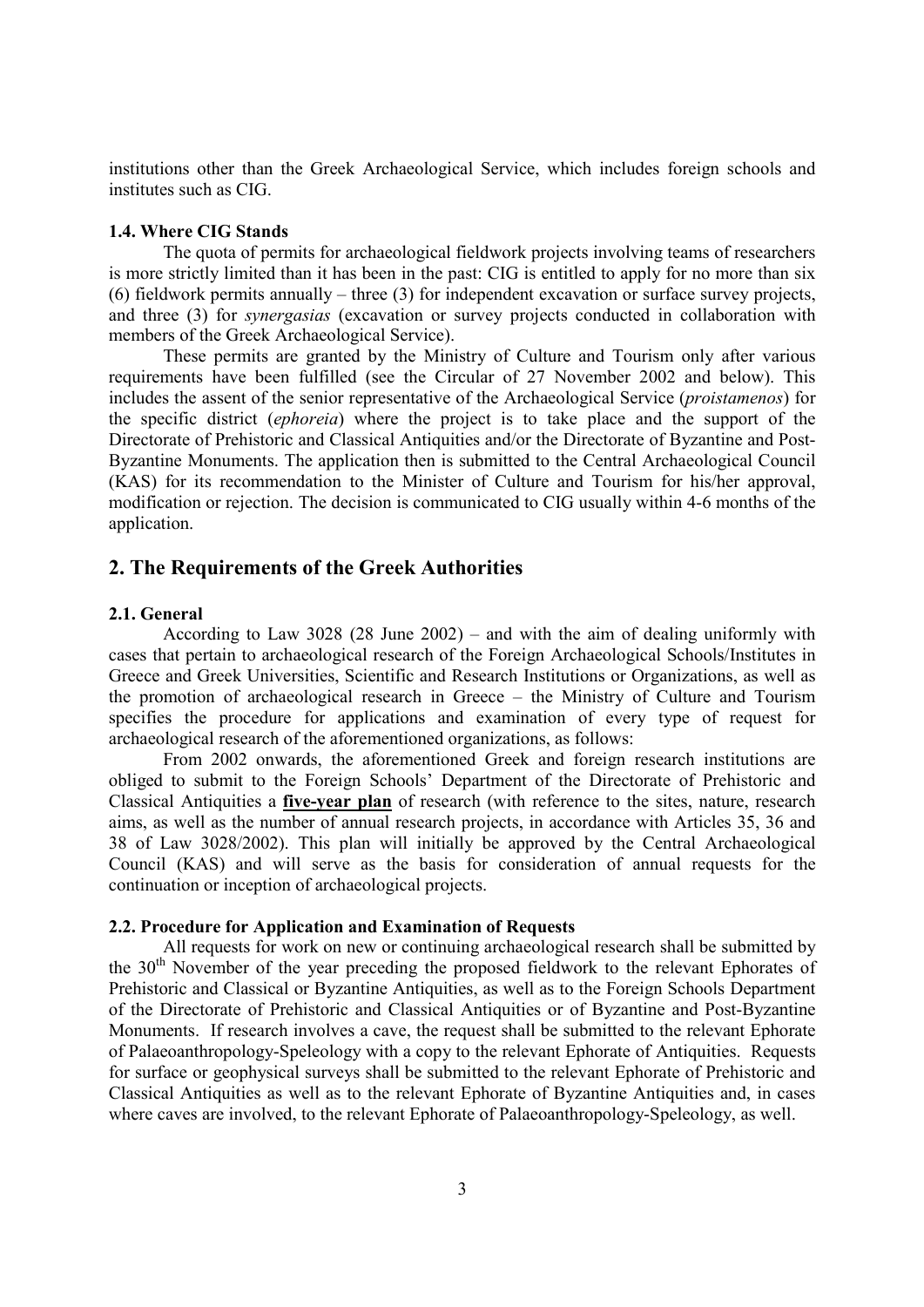The requests of the Foreign Archaeological Schools/Institutes shall be submitted by the Director of the Foreign Archaeological School/Institute. The requests of the Greek Universities or other Research Institutes shall be submitted by the Director of the Department or the Dean of the Faculty of the University or by the Director or President of the Research Institute which will be responsible for the proposed research.

In addition, it is specified that:

- i) For the approval of continuation of excavation research, primary consideration shall be given to the concern of the excavator for the consolidation, conservation and presentation of the excavated antiquities, in accordance with Article 36, Para. 3, 8 and 11 of Law 3028.
- ii) An essential condition for the issuance of a permit for any systematic excavation is the prior purchase of the property and its donation to the Greek state or the expropriation of the property by the Greek state.
- iii) It is possible to conduct underwater archaeological research only in collaboration (*synergasia*) with the relevant Ephorate of Underwater Archaeology. In the case of a research program that involves both underwater and surface research, this particular research program is counted as two separate projects in the number of projects that each organization is allowed, with the underwater project having the aforementioned status of collaboration.

Topics which concern the publication of the results of excavations and other archaeological research are regulated by Article 39 of Law 3028/2002:

- i) Directors of systematic excavations or other forms of archaeological fieldwork and those responsible for rescue excavations have the obligation to publish the results of their research within the chronological limits that are defined below. Within these limits they possess the exclusive right of publication.
- ii) The above individuals are obligated to submit yearly scientific reports to the Service, at the latest by April of the following year, for publication in a scientific journal or for electronic recording.
- iii) The director of a systematic excavation is obliged to submit a preliminary report for publication within two (2) years of the commencement of the excavation, in which is included a catalogue of the movable finds, and drawings of the immovable finds, and a final publication within five (5) years of the completion of the excavation. In the case of excavations of long duration, the excavator is obliged, in addition, to submit for publication a progress report every two (2) years, beginning from the submission date of the initial report, and a final publication including the contributions of the members of the research team within six years of the completion of their studies.
- iv) The person responsible for a rescue excavation is obliged to submit a final report, catalogue of finds, photographs and drawings within nine (9) months of its completion. If he/she does not wish to undertake the final publication of the results of the excavation, he/she declares so in writing, upon which the Service takes care of the publication. In the opposite situation, the person responsible for the excavation has the obligation to submit a publication, including the reports by specialist members of the fieldwork team, within six (6) years of its completion.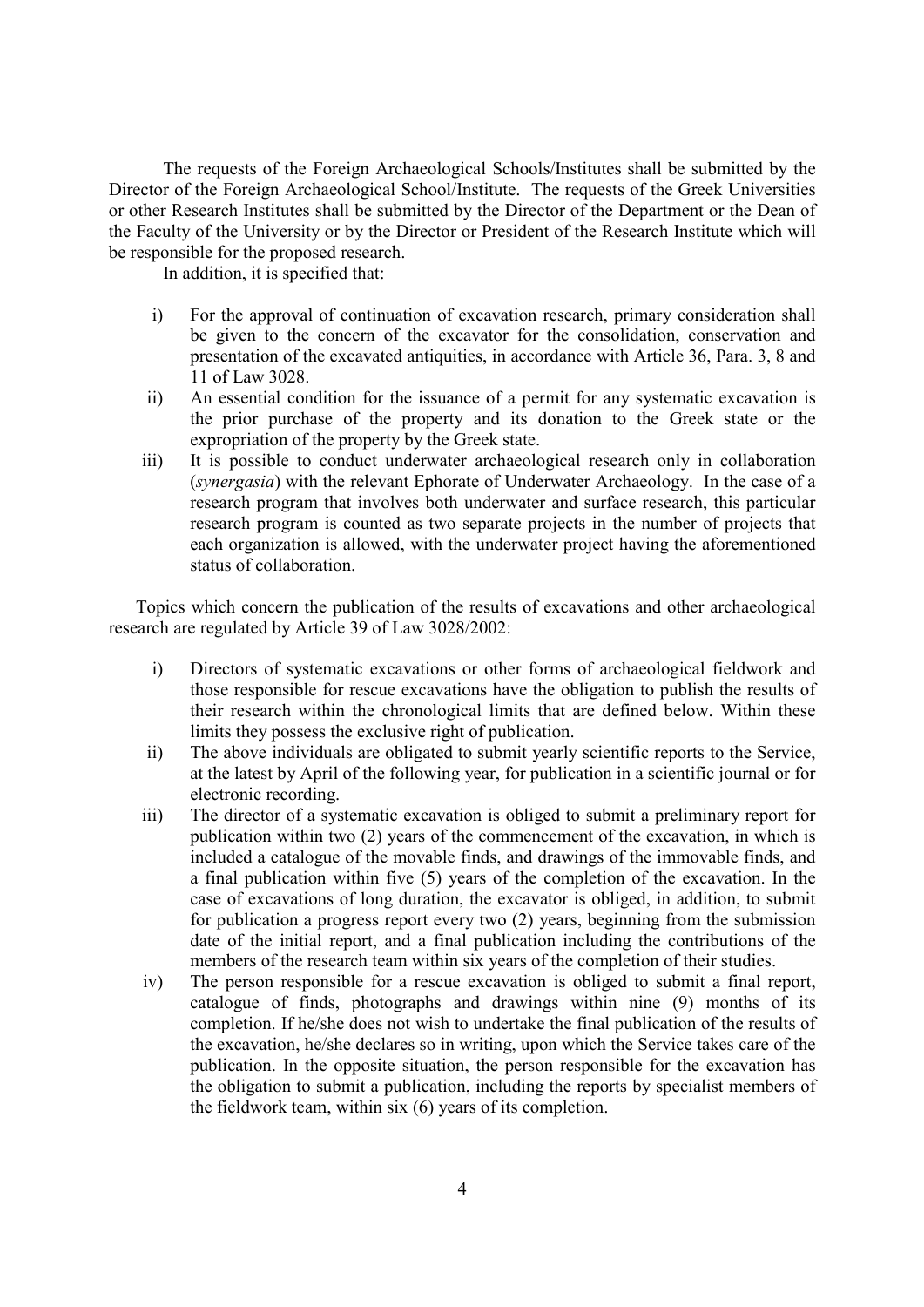- v) The director of a surface survey or other form of archaeological fieldwork is obliged to submit a final report within two (2) years of its completion.
- vi) Artefacts that come to light during the course of an excavation or other fieldwork, or parts thereof, may be the subject of specialised publications, consequent upon the obtaining of a permission from the holder of the exclusive rights, within five (5) years of the issuance of the permit if it concerns the publication of a part of an excavation, within two (2) years if it concerns the publication of an isolated find.
- vii) The deadlines in the above paragraphs are doubled in the case of underwater archaeological fieldwork.
- viii) Upon the expiration of the deadlines regarding submission of final reports in Paragraphs iii, iv, v and vii, the exclusive right to publish the results of the excavation ceases. The person responsible for a rescue excavation is obligated to deposit all of the documentation in his/her possession with the Service, while the director of a systematic excavation or other forms of archaeological fieldwork is also obligated to deposit copies of all the documentation with the Service. The Service is obliged to facilitate access by interested scholars to the finds and the documentary material in its possession as long as there is no danger of their suffering damage. Bodies that conduct an excavation or other archaeological fieldwork have the same obligation concerning material in their possession for which the exclusive right of publication no longer exists.
	- ix) Issues concerning the submission and publication of studies in the present article and all other necessary details concerning their implementation are resolved by decision of the Minister of Culture. Matters relating to the electronic recording of annual scientific reports or other data are resolved by the same decision.

# **2.3. Required Accompanying Material for Applications 2.3.1. New Projects**

Applications for conducting new projects must include:

- i) A five-year plan of research providing a detailed program of activities for each year of the project period.
- ii) A justification for the research project.
- iii) A *CV* of the project director(s) and all co-researchers and staff named in (iv) below.
- iv) A list of the co-researchers and staff with their specialties. It is noted that for surface surveys it is essential that the composition of the team should include archaeologists whose expertise will cover, if possible, all periods of the past, from the prehistoric to the post-Byzantine period.
- v) A schedule of dates and duration of the project which, if it involves work on site, cannot exceed six (6) weeks per project period. Projects should not be scheduled for the first three months of the year, unless there is a special reason for doing so.
- vi) A precise definition of the project area according to case as follows:
	- For **excavation** applications, **a detailed topographic plan on which the area to be excavated in each project period is precisely indicated.**
	- In the case of an application for **surface survey**, a map of the Hellenic Army Geographical Service, scale 1:5000, on which the survey areas for **the entire project and for each year's survey period are precisely indicated. The survey**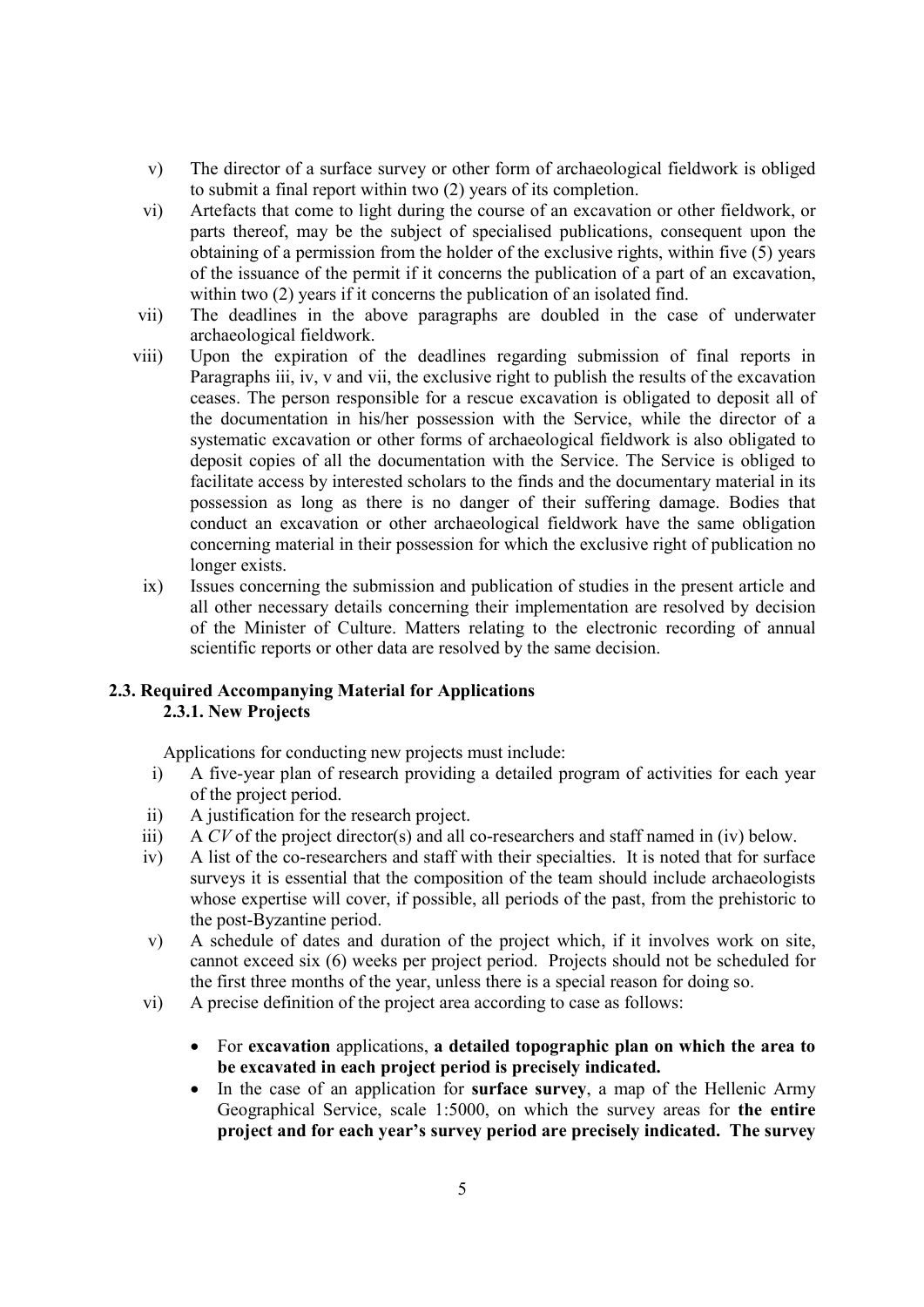**area of the entire project shall not exceed 30,000** *stremmata*. In addition, it is noted that if a surface survey is conducted in a thickly forested area and clearing of undergrowth is necessary, before conducting any work, the relevant Ephorate of Antiquity and the local office of the Forest Service must be notified. The approval of the Forest Service is a prerequisite for the issuance of the relevant permit by the Ephorate of Antiquities.

- In the case of an application for geophysical research, the detailed description of the method that will be applied is essential, as well as a topographic plan with the whole area of planned research indicated and with the places to be surveyed clearly marked.
- In the case of an application for underwater archaeological research, a plan of the route of the vessel in the area to be researched is essential, as well as a topographic map of the area which indicates precisely the extent of marine research.
- vii) Data concerning ownership of the area where archaeological research will be conducted. You are reminded that, in accordance with Greek legislation, systematic excavation on private property is forbidden. It is emphasized that the prior purchase of the property by the permit holder for the Institute shall be an essential prerequisite for the granting of a permit for any systematic excavation (Article 18 of Law 3028). Trial excavations of limited duration may be conducted on non-purchased or nonexpropriated property (as defined in Article 36, Para. 15-16 of Law 3028). In the case of a request for geophysical or surface survey, and after the necessary procedures (*i.e. permit request and approval*) have been followed by the research organizations and the Ephorates of Antiquities, it is advisable to inform the owners of the property, via the local authorities, of the presence of the scientific staff.
- viii) In cases of collaborative projects (*synergasias*) a Protocol of Collaboration, completed and signed by the two parties, shall be submitted as regulated by the Ministerial Decision, Protocol # ΥΠΠΟ/Γ∆Α/ΑΡΧ/Α3 /Φ30/ 45857/1750/27-6-2002. It is understood that a collaboration (*synergasia*) is always between a Foreign Archaeological School/Institute or a Greek University or other Research Institution with the Greek Archaeological Service or with honorary Ephors of Antiquities.

#### **2.3.2. Continuing Projects**

In addition to the above, applications must include the following:

- i) A detailed report of activities of the previous year, accompanied by plans and photographs in digital format.
- ii) A detailed topographic plan indicating the area to be excavated and its relationship to any and all areas already excavated by the project, or previous projects at the site.
- iii) In the cases of continuing excavations, a study or a technical report for the consolidation and conservation of the ancient remains already uncovered must be submitted. A prerequisite for considering an application is the care of antiquities that have been uncovered, which is the responsibility of the excavator or the excavating organization. Detailed studies which are concerned with conservation, consolidation and reconstruction (*anastilosis*) of antiquities shall be submitted by the Foreign Archaeological Schools/Institutes and the Greek Universities and other Research Institutions to the local Ephorates of Antiquities, to the Directorate of Prehistoric and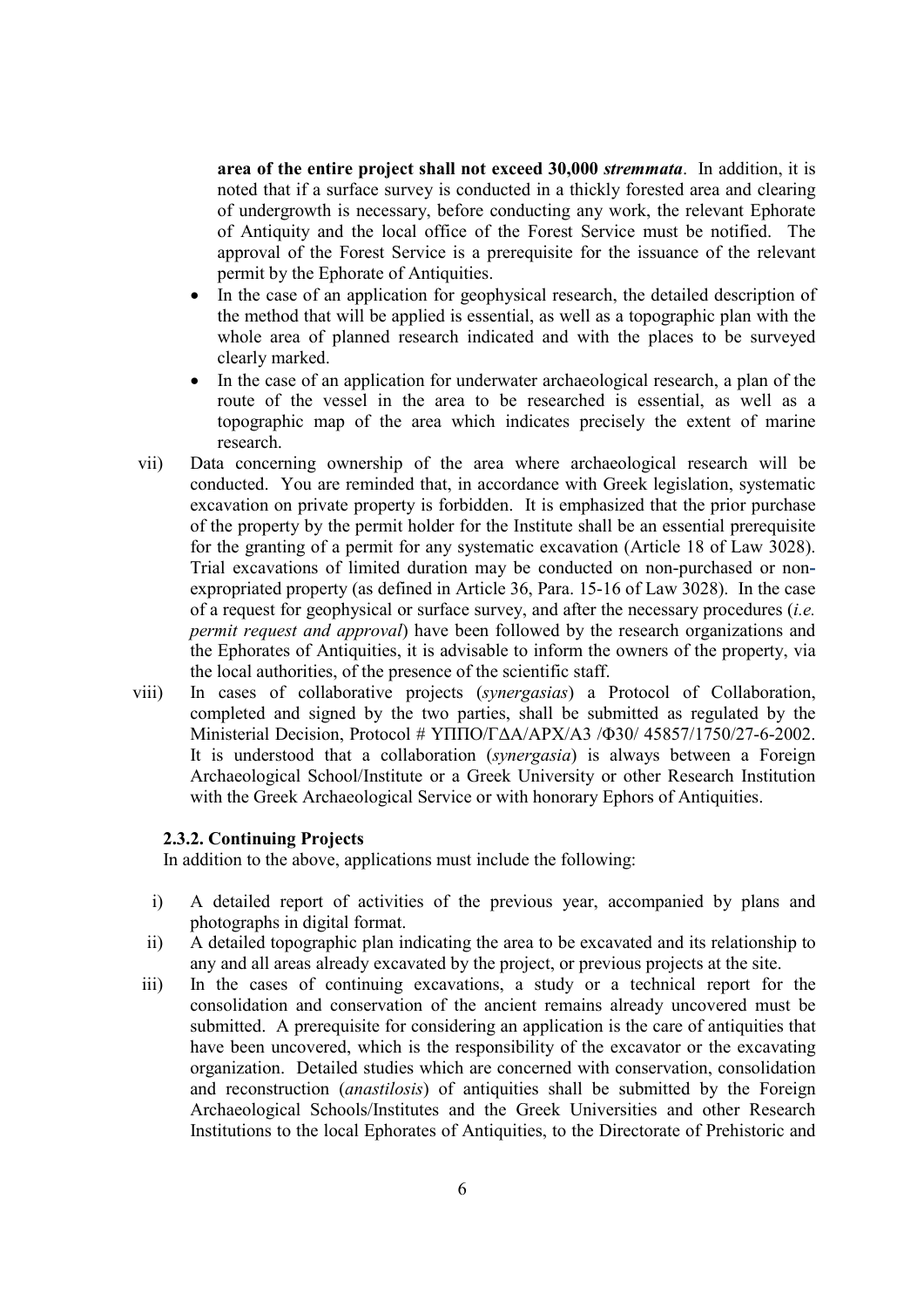Classical Antiquities or to the Directorate of Byzantine and Post-Byzantine Monuments, as well as, and depending on the case, to the relevant Directorates of the Central Service (Directorate of Anastilosis of Ancient Monuments, Directorate of Anastilosis of Byzantine and Post-Byzantine Monuments, Directorate of Conservation of Antiquities).

# **3. The Requirements of the Canadian Institute in Greece**

#### **3.1. General**

The Institute has a Permits Committee in Canada, comprised of archaeologists experienced in Greek fieldwork, which assesses each application for its scientific merits, making recommendations to the Chair of the Committee. Based on these recommendations, the application is approved or rejected. Approved applications are then enhanced by the Institute's Athens staff, translated into Greek, and submitted to the Hellenic Ministry of Culture and Tourism before their 30 November deadline.

As the official and sole mediator between scholars in Canada seeking to carry out archaeological research in Greece and the Ministry of Culture and Tourism, the Institute has the obligation to promote the best interests of Canadian research and related educational pursuits. In other words, the permits that the Institute receives from the Ministry should benefit the development of Canadian scholarship as a whole and facilitate the educational experiences of undergraduate and graduate students enrolled in Canadian universities in the areas of classical studies, archaeology and art history.

#### **3.2. Procedure for Application and Examination of Requests**

The deadline of the CIG Permits Committee for receipt of applications to conduct archaeological fieldwork is *15 September* of the year preceding the fieldwork. This allows time for the members of the Committee to review the applications and make their recommendations, so that the applications reach the Ministry of Culture and Tourism by the 30 November deadline. Failure to meet the September deadline may result in the inability of the Permits Committee to review and discuss the application that year.

Before submitting an application to CIG, the project director should discuss the particulars of the project with the Director in Athens and with the relevant personnel of the relevant *Ephoreia*. *It is essential that each project has the prior knowledge and clear support of our colleagues in the Greek Archaeological Service if they are to go forward.*

- Application materials should be sent electronically to the Chair of the Permits Committee in Canada (bburke@uvic.ca). Please keep the illustrations and plans to a reasonable file size. Alternately, applications may be sent my mail or courier (contact Brendan Burke for the address). Applications should be accompanied by a cheque for **\$250** which is sent directly to the Treasurer. This **non-refundable application fee** will be subtracted from the total project fee for successful applications.
- The complete application materials should be sent electronically to the Director in Athens. *It is strongly recommended that an electronic copy be sent to the Director no later than September 1st for review and final consultation prior to the application's official submission to the Institute's Permits Committee.*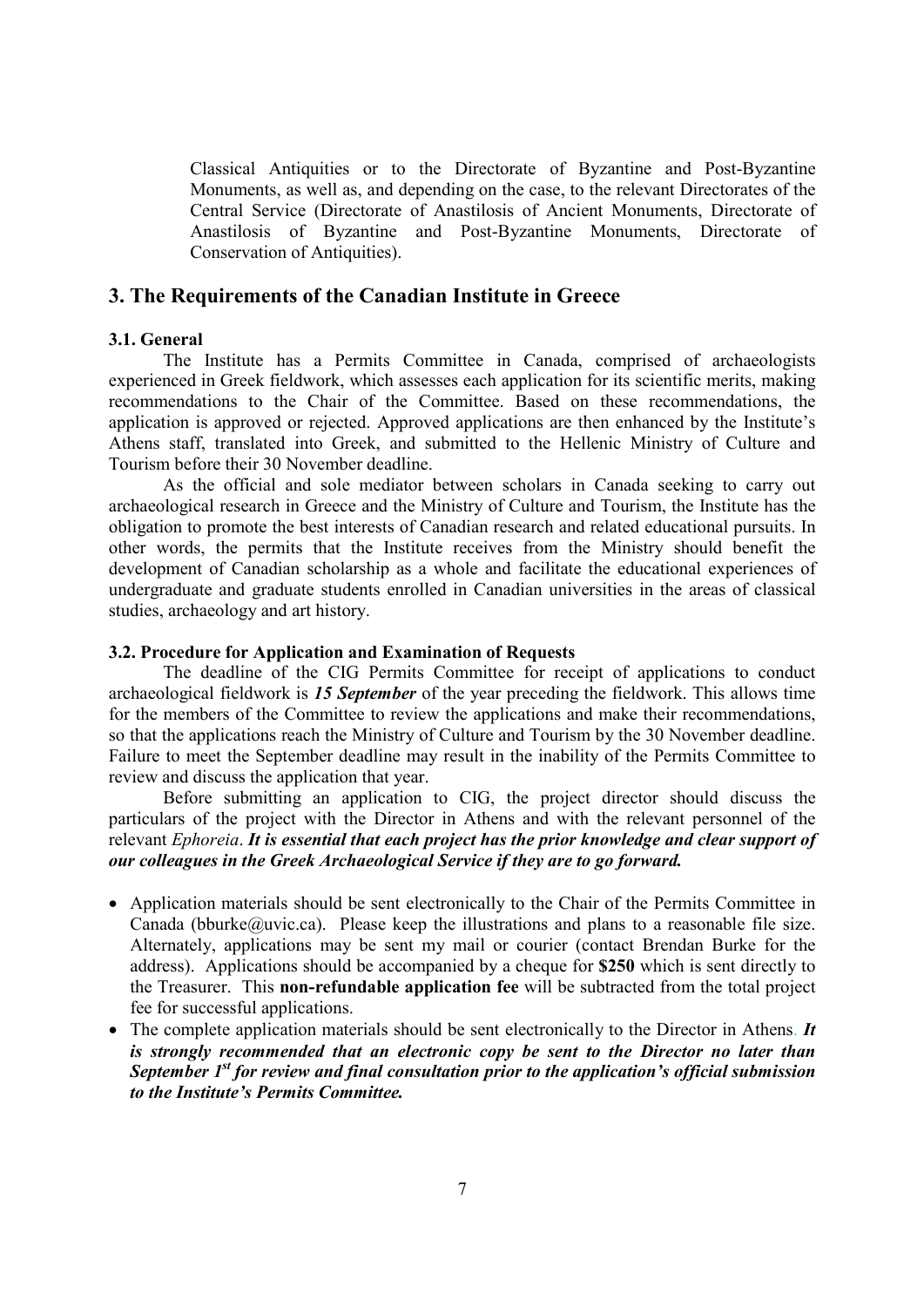# **3.3. Required Accompanying Material for Applications**

# **3.3.1. New Projects**

Those applying for permission to commence *new fieldwork projects* must submit the following documentation, including all relevant materials stipulated above by the Ministry of Culture and Tourism:

- i) A succinct statement of the project's overall research aims, proposed data recovery methodologies and analytical approaches to the finds for the entire period of the requested permit. The requested length of the permit must be stated. Normally, it is for 1 to 3 years. If a period of 4 or 5 years is requested, then at least one of the years **prior** to the final one must be a formal study season. Further, after any period with a fieldwork permit at least one formal study season must be held before the Committee will consider additional fieldwork. In the case of a *synergasia* the Greek coresearchers must be informed clearly in advance that the Institute does not give the Canadian permit holders an open-ended permit for fieldwork but one that is limited, with various conditions.
- ii) A detailed program of activities for each fieldwork season of the multi-year project. (i.e. the Five-year plan required by the Ministry of Culture and Tourism.)
- iii) The *curriculum vitae* of the project director(s) and of all senior co-researchers*.* In a request for a *synergasia* the specific roles, responsibilities and financial and/or material contributions of the Greek co-researchers in the conduct of the research must be explained fully, in addition to the formal Protocol (see x below). Given the crucial role of the Institute in promoting Canadian research in Greece (see 3.1 above), the overall director/principal investigator of the project must have a position at a Canadian university or research institution. This individual will be the person with whom the Director and Assistant Director will interact on matters relating to the project. Furthermore, it is preferable from the Institute's perspective that every effort is made to include qualified Canada-based individuals among the senior research team.
- iv) A list of the entire project team members (excluding students participating in a field school) indicating their academic qualifications and research specialties. In addition, the number of student participants should be indicated. Given the importance placed by the Institute on providing educational experiences in field work for students enrolled in Canadian universities (see 3.1 above), every effort should be made to ensure that at least 50% of the student participants are Canadian and/or enrolled in a Canadian university.
- v) A schedule of the project's activities, giving start and end dates for the forthcoming season, which may not exceed six weeks in the field.
- vi) A precise description of the project area by means of a marked map, as stipulated above by the Ministry of Culture and Tourism.
- vii) A statement regarding the ownership status of the land where the project will take place. Systematic excavations may not be conducted on private property. If the property is private, then the excavation project must first purchase the land through the authority of the Institute for donation to the Greek state. The total cost of the purchase, the creation of the official topographic map, as well as the lawyer's and notary's fees and any other expenses, must be paid for by the project.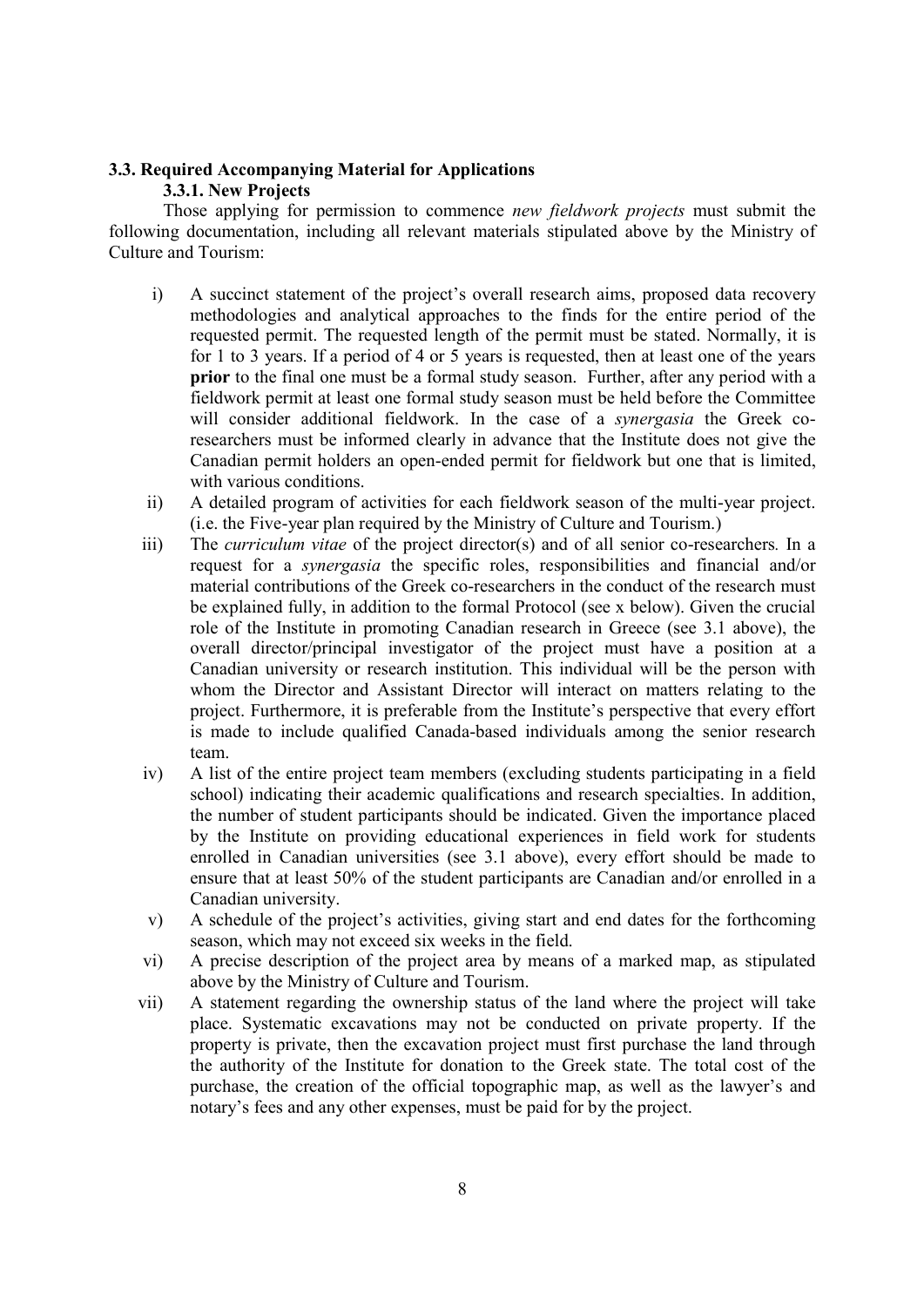- viii) A detailed statement of the provisions for the proper conservation of the artifactual materials recovered and their long-term storage, for the storage of any ecofactual materials and/or human skeletal remains recovered and for the stabilization and maintenance of the excavation trenches as well as the stabilization and conservation of any architectural remains uncovered.
	- ix) A detailed statement of the project's total budget for all activities planned and a list of **all sources of funding**.
	- x) For a joint project with the Archaeological Service (*synergasia*): a Protocol of Collaboration signed by both parties.

### **3.3.2. Continuing Projects**

Applications to renew permits for fieldwork projects already in progress require the same materials as for *new projects*, as well as the following items:

- i) A concise report (1-2 pp.) of the preceding season's activities, accompanied by digital imagery, maps, and/or plans, as appropriate (in electronic format).
- ii) A full and detailed report of the preceding season's activities, including the conservation and the storage of the finds, accompanied by supporting maps and/or plans (in electronic format) and by sufficient digital imagery.
- iii) If possible, the reports in (1) and (2) should be submitted in Greek as well as the original English or French; if not, they will be translated into Greek at the project's expense. These reports are needed for submission to the Greek authorities and for publication in various journals, including the *Archaiologikon Deltion*.
- iv) A plan indicating how the new area to be excavated or surveyed corresponds to the area already excavated or surveyed.
- v) A study or report on the measures that have been taken concerning the consolidation and preservation of the site and any architectural remains already uncovered.

**N.B.** Excavators are advised to designate at least 10% of their project budgets for the conservation of the artefacts as well as for the conservation and the presentation of the excavated remains (see Paragraphs 3, 8, and 11 of Article 36 of Law 3028).

#### **3.4. The Electronic Archives of a Project and the Institute**

- i) **All** of the data sets and the information collected or recorded from an excavation, a survey field season or a study season **in a given year must be submitted** in electronic format (preferred extensions, .pdf, .jpg, .docx, ,xls, .xlsb, .ppt, .adp, .accdb, .mdb) on DVDs and/or USB memory stick directly to the Institute in Athens. This includes excavation/survey notebooks, photographic images, trench drawings, plans, sections. architectural drawings, topographic maps, 3-D/virtual reality sections, architectural drawings, topographic maps, 3-D/virtual reality reconstructions, videos, GIS data sets, geophysical prospecting and other remote sensing data sets, aerial/satellite imagery, artefact registry/catalogue, artefact analyses, ecofact analyses, databases, spreadsheets, etc. Paper archives should be scanned and submitted as .pdf files.
- ii) A detailed catalogue of the contents and the file formats and extensions/software used for these digital files must accompany this archive.
- iii) For a permit holder seeking a renewal of his/her fieldwork permit or requesting a study season permit for the following year, this archive is due **by 1 November**. For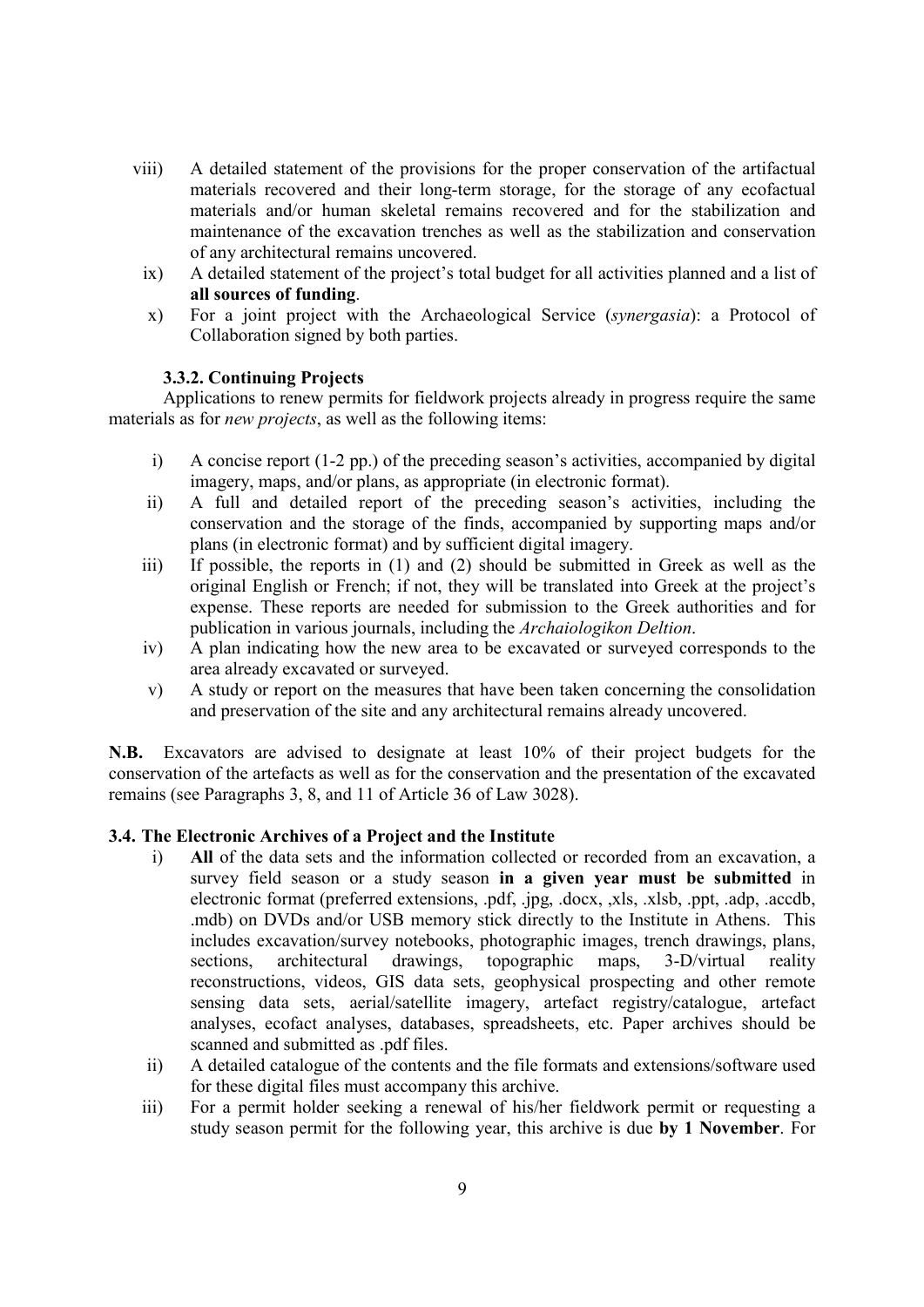those permit holders not seeking a renewal or a study season, the archive is due **by 15 December**.

iv) The archives of each project will be stored on two external hard drives; one at the Institute under lock in the Office and the other at the Director's residence. The archives will be closed for six years after the completion of the project's fieldwork, accessible to non-project researchers only with written permission from the project director. Afterwards it can be consulted by qualified researchers with permission from the Director after consultation with the project director.

# **4. Other Relevant Information**

- i) All members of CIG fieldwork teams must be paid-up members of CIG by the time their projects begin. Membership fees should be sent with membership applications to the Institute's Membership Secretary in Canada. CIG's Treasurer can provide an invoice, if required.
- ii) A short report, with accompanying digital images in .jpg or .tif format, suitable for inclusion in a "work of the Institute" lecture must be submitted to the Athens office by 15 March of the year following each fieldwork or study season for inclusion in the report of the Director at the annual open meeting and in the Director's annual report of fieldwork and research in *Mouseion*.
- iii) A copy of every article and/or book that results from a CIG project **must be deposited** in CIG's library within six months of its date of publication.
- iv) Proper arrangements for the secure storage of movable finds must be made with the local *Ephoreia* **prior** to the commencement of a fieldwork project.
- v) The export of antiquities from Greece is prohibited except under certain restricted conditions (see Article 34 of Law 3028). Permits must also be obtained from the appropriate authorities for the export of geological and organic samples for laboratory analysis, **prior** to the sampling process.

# **5. Fees**

# **5.1. Field Season Permits**

The Institute charges fees for projects carried out under its auspices. The amount of the fee depends on the size of a project's budget. These fees are payable for every year that a project is in the field.

For excavation/survey permit applications, in addition to the non-refundable \$250 application fee (which counts toward payment of the total project fee), CIG's Board of Directors have instituted a five-level fee schedule based on the size of a project's budget, effective September 2004:

| <b>Budget</b>       | Fee     |
|---------------------|---------|
| \$1 to \$4,999      | \$500   |
| \$5,000 to \$19,999 | \$1,000 |
| \$20,000 to 39,999  | \$1,500 |
| $$40,000$ and above | \$2,000 |